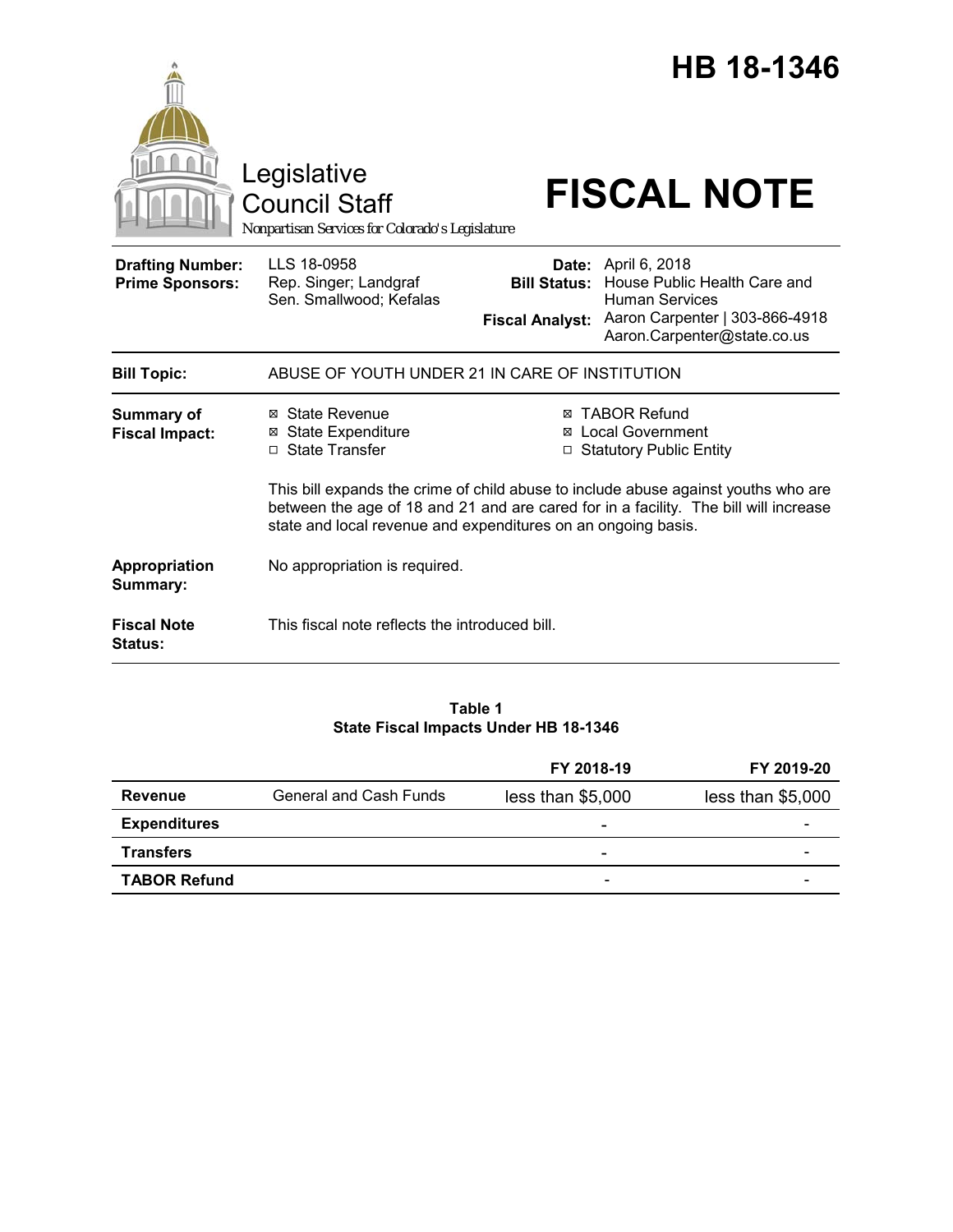April 6, 2018

# **Summary of Legislation**

This bill adds "youth in a facility" to the definition of child abuse and institutional abuse. "Youth in a facility" is defined as a person younger than 21 who is being cared for in:

- a residential child care facility;
- a specialized group facility;
- a foster care home;
- non-certified kinship care; or
- a facility or community placement for a youth committed to the custody of the state Department of Human Services.

## **Comparable Crime**

Legislative Council Staff is required to include certain information in the fiscal note for any bill that creates a new crime, changes the classification of an existing crime, or changes an element of the existing crime that creates a new factual basis for the offense. Under the bill, the definition of child abuse is expanded to include youth age 18 to 21 who are in the care of a facility. Child abuse charges can range from a class 3 misdemeanor, with a presumptive range of no time imprisonment to twelve months imprisonment, to a class 1 felony, with a presumptive range of life imprisonment to the death sentence, depending on a number of factors. From January 2015 to January 2018, there were 2,694 convictions of child abuse, of which, 1,644 were male and 1,050 were female and 2,160 were Caucasian, 280 were African American, 175 were Hispanic, 36 were Native American, 22 were Asian, and 21 were classified as other.

## **Assumptions**

Because the bill expands the definition of child abuse to a very specific population of youth between 18 to 21 in a facility, the fiscal note assumes that an increase in cases of child abuse will be minimal. It is estimated that there will be less than 10 new cases a year. It is unknown what level of crime these new cases will be prosecuted at. However, there will be no cases of felony 1 child abuse since that offense only applies to the death of a child under the age of 12. Finally, the fiscal note assumes that all any impact will not occur until FY 2018-19.

# **State Revenue**

Beginning in FY 2018-19, this bill is anticipated to increase state revenue by less than \$5,000 per year.

**Criminal fines.** The bill is anticipated to increase state revenue by less than \$5,000 per year, credited to the Fines Collection Cash Fund in the Judicial Department. Child abuse offenses can range from a class 3 misdemeanor to a class 2 felony. The fine penalty for a class 3 misdemeanor offense is \$50 to \$750 and the fine penalty for a class 2 felony is \$5,000 to \$1,000,000. Because the courts have the discretion of incarceration, imposing a fine, or both, the precise impact to state revenue cannot be determined. However, based on the low number of fines imposed by the courts, the fiscal note assumes that any revenue generated is likely to be less than \$5,000.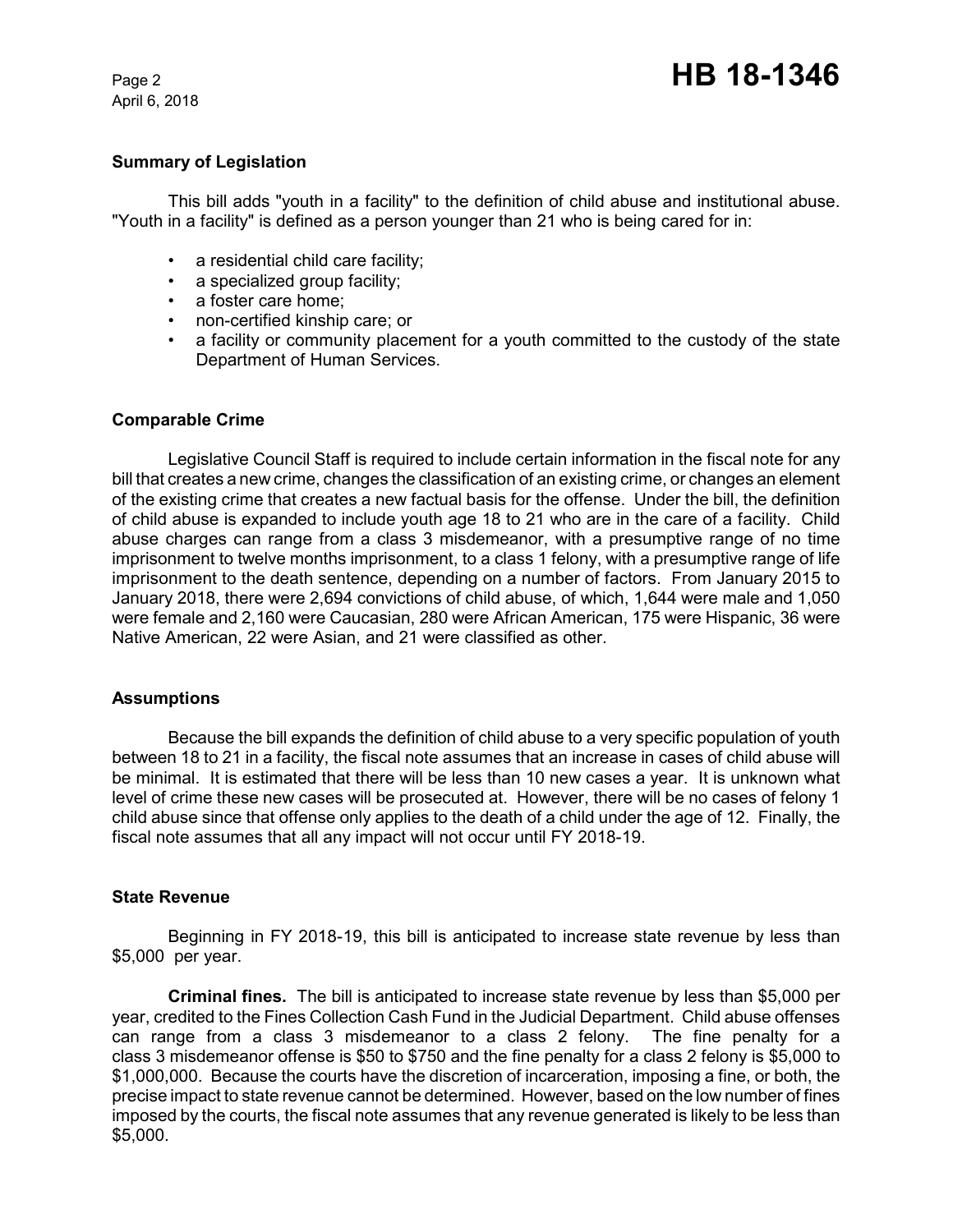April 6, 2018

**Court and administrative fees.** The bill will also increase state fee revenue by a minimal amount per year to the General Fund and various cash funds. Fees are imposed for a variety of court-related costs, which vary based on the offense but may include probation supervision, drug or sex offender surcharges, victim compensation, and late fees, among others. For cases that involve misdemeanors, fee revenue is shared with local governments; refer to the Local Government Impact section for additional information.

# **TABOR Refund**

On net, this bill increases state General and cash fund revenue subject to TABOR, which will increase the amount of money required to be refunded under TABOR for FY 2018-19 and FY 2019-20.

For FY 2018-19 and FY 2019-20, the bill increases the TABOR refund obligation by less than \$5,000 while increasing General Fund revenue by at least \$5,000, resulting in a net decrease of less than \$5,000 in the amount available for the General Fund budget. State revenue subject to TABOR is not estimated for years beyond FY 2019-20.

## **State Expenditures**

Beginning in FY 2018-19, this bill potentially increases workload and state expenditures in the Judicial Department and agencies that provide representation to indigent persons, including the Office of the State Public Defender and the Office of the Alternate Defense Counsel. It may also increase state General Fund expenditures in the Department of Corrections, as discussed below.

**Judicial Department.** The bill could result in new case filings every year, which will increase workload in the trial courts. The bill may also results in an increase in workload for the probation division to provide supervision if more people are sentenced to probation. Overall, the impact to court and probation workload is expected to be minimal and can be accomplished within existing appropriations.

**Agencies providing representation to indigent persons.** Workload and costs for the Office of the State Public Defender and the Office of the Alternate Defense Counsel will increase under the bill. To the extent this occurs, this analysis assumes the affected offices will request an increase in appropriations through the annual budget process.

**Department of Corrections.** To the extent that this bill increases the number of persons convicted of felony child abuse and sentenced to prison, or increases the length of sentences imposed, costs in the Department of Corrections (DOC) costs will increase. Should additional convictions or longer sentences occur, the fiscal note assumes the DOC will request additional appropriations through the annual budget process.

## **Local Government**

The bill will impact local revenue, expenditures, and workload to local governments as discussed below.